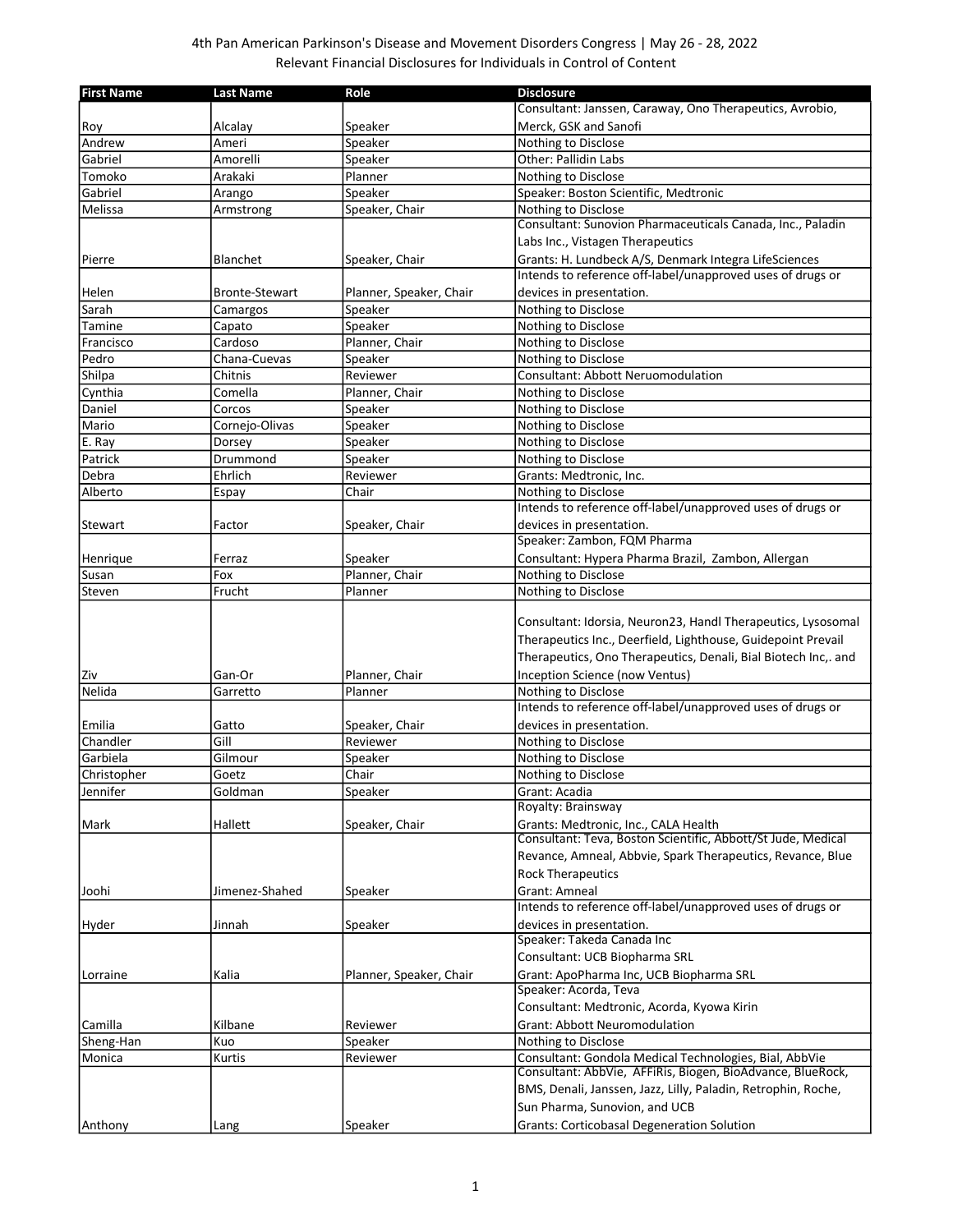| Sarah          | Lidstone                 | Speaker                 | Nothing to Disclose<br>Consultant: Lundbeck                                                                      |
|----------------|--------------------------|-------------------------|------------------------------------------------------------------------------------------------------------------|
|                |                          |                         |                                                                                                                  |
|                |                          |                         | Grants: Roche, Abbvie, Biogen, Centogene. EIP-Pharma,                                                            |
|                |                          |                         | Biohaven Pharmaceuticals, Novartis, and United Biopharma                                                         |
|                |                          |                         | <b>SRL - UCB</b>                                                                                                 |
|                |                          |                         | Intends to reference off-label/unapproved uses of drugs or                                                       |
| Irene          | Litvan                   | Speaker, Chair          | devices in presentation.                                                                                         |
| Jose           | Lopez-Contreras          | Planner, Chair          | Nothing to Disclose                                                                                              |
| Martina        | Mancini                  | Speaker                 | Nothing to Disclose                                                                                              |
|                |                          |                         | <b>Consultant: Neurocrine Biosciences</b>                                                                        |
| Connie         | Marras                   | Speaker                 | Grant: Theravance Inc.                                                                                           |
| Karina         | Massruha                 | Speaker                 | Nothing to Disclose                                                                                              |
| Marcelo        | Merello                  | Speaker                 | Nothing to Disclose                                                                                              |
|                |                          |                         | Speaker: AbbVie, Valeo Pharma                                                                                    |
|                |                          |                         | Consultant: Sunovion, Valeo Pharma, Roche, nQ Medical, and                                                       |
|                |                          |                         | Merz, AbbVie, Biogen, Sunovion                                                                                   |
| Tiago          | Mestre                   | Planner, Speaker, Chair | Grant: Roche                                                                                                     |
| Renato         | Munhoz                   | Speaker                 | Nothing to Disclose                                                                                              |
| Christelle     | <b>Nilles</b>            | Speaker                 | Nothing to Disclose                                                                                              |
| Michael        | Okun                     | Chair                   | Nothing to Disclose                                                                                              |
| Diana Agenlika | Olszewska                | Speaker                 | Nothing to Disclose                                                                                              |
|                |                          |                         | Speaker: Neurocrine, TEVA, Amneal, Allergan, Acorda,                                                             |
|                |                          |                         | ADAMAS, Kyowa, Supernus                                                                                          |
|                |                          |                         | Consultant: Sage, Jazz, Merz, PRAXIS, TEVA, Allergan, Supernus,                                                  |
|                |                          |                         | ES Therapeutics, XWPharma                                                                                        |
| William        | Ondo                     | Speaker, Chair          | Grants: Biogen, Amneal, Sun, Cereval, Lundbeck, SCION                                                            |
|                |                          |                         | Consultant: IXICO Technologies Limited, uniQure biopharma                                                        |
|                |                          |                         | B.V.                                                                                                             |
| Gulin          | Oz                       | Speaker, Chair          | Grant: Biogen                                                                                                    |
|                |                          |                         | Speaker: Europharma Biopas                                                                                       |
| Maria          | Peralta                  | Speaker, Chair          | Consultant: Europharma Biopas                                                                                    |
| Sarah          | Pirio Richardson         | Planner, Speaker, Chair | Grants: Pharma 2B, AEON, ADDEX                                                                                   |
| Serge          | Przedborski              | Speaker                 | Nothing to Disclose                                                                                              |
|                |                          |                         | <b>Consultant: US World Meds</b>                                                                                 |
| Jeffrey        | Ratliff                  | Reviewer                | Speaker: Teva, US World Meds, Neurcrine                                                                          |
| Stephen        | Reich                    | Speaker                 | Nothing to Disclose                                                                                              |
| Nikolai Gil    | Reyes                    | Speaker                 | Nothing to Disclose                                                                                              |
|                |                          |                         | Speaker: UCB Mexico, EVER Neuropharma Mexico, Boston                                                             |
| Mayela         | Rodriguez Violante       | Speaker, Chair          | Scientific                                                                                                       |
| Christopher    | Ross                     | Speaker                 | Nothing to Disclose                                                                                              |
| Malco          | Rossi                    | Speaker                 | Nothing to Disclose                                                                                              |
|                |                          |                         | Intends to reference off-label/unapproved uses of drugs or                                                       |
| Cristina       | Sampaio                  | Speaker                 | devices in presentation.                                                                                         |
|                |                          |                         | Consultant: Lunbeck, Northera                                                                                    |
| Veronica       | Santini                  | Reviewer                | Grants: Biogen, Insightec, Inc., Genetech, Inc.<br>Consultant: Merz, CALAHealth, Blue Rock, Amneal, Acorda,      |
|                |                          |                         |                                                                                                                  |
|                |                          |                         | Novo Nordisk, Neurocrine                                                                                         |
| Harini         | Sarva                    | Reviewer                | Grants: Neuroderm, Covance, Prevail, NeuroNext (NIH)<br>Consultant: Bial, AbbVie, Biogen, Roche Pharmaceuticals, |
|                |                          |                         | Neurotechnology Ltd.                                                                                             |
|                |                          |                         |                                                                                                                  |
| Anette         | Schrag<br>Schuele        | Reviewer                | Grant: GE Healthcare                                                                                             |
| <b>Birgitt</b> |                          | Speaker                 | Nothing to Disclose                                                                                              |
| Petra          | Schwingenschuh<br>Shaikh | Reviewer                | Nothing to Disclose                                                                                              |
| Aasef          |                          | Speaker                 | Nothing to Disclose                                                                                              |
| Laura          | Silveira-Moriyama        | Speaker                 | Nothing to Disclose<br>Consultant: Mitsubishi Pharmaceuticals                                                    |
|                |                          | Chair                   | Grant: Adamas Sunovion Amneal Revance Pharma2B                                                                   |
| Carlos         | Singer                   |                         | Consultant: SwanBio Therapeutics                                                                                 |
|                |                          |                         | Grant: Sanofi-Genzyme                                                                                            |
|                |                          |                         | Intends to reference off-label/unapproved uses of drugs or                                                       |
| Christopher    |                          |                         | devices in presentation                                                                                          |
| <b>Britt</b>   | Stephen<br>Stone         | Speaker                 | Consultant: Boston Scientific                                                                                    |
|                | Subramanian              | Speaker                 | Speaker: Acorda                                                                                                  |
| Indu           |                          | Speaker                 |                                                                                                                  |